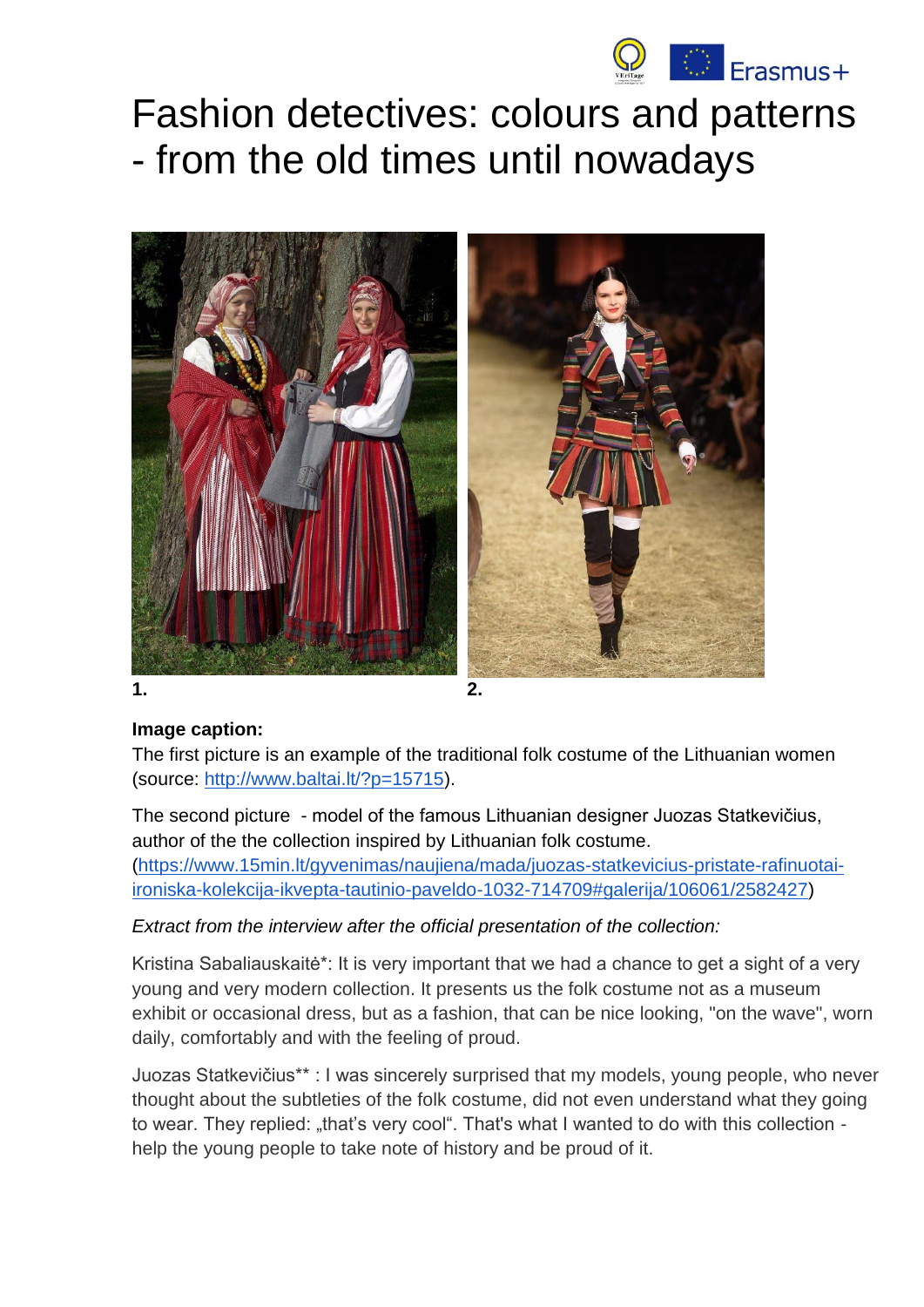

Source: [\(https://www.delfi.lt/veidai/zmones/pagaliau-prabilo-ir-po-kolekcijos-pristatymo](https://www.delfi.lt/veidai/zmones/pagaliau-prabilo-ir-po-kolekcijos-pristatymo-ideju-vagyste-apkaltintas-j-statkevicius.d?id=72941584)[ideju-vagyste-apkaltintas-j-statkevicius.d?id=72941584\)](https://www.delfi.lt/veidai/zmones/pagaliau-prabilo-ir-po-kolekcijos-pristatymo-ideju-vagyste-apkaltintas-j-statkevicius.d?id=72941584)

[\\*Lithuanian art historian, dr. of art sciences, writer](http://www.sabaliauskaite.com/)

\*[\\*Lithuania designe](http://statkevicius.com/)[r](http://statkevicius.com/)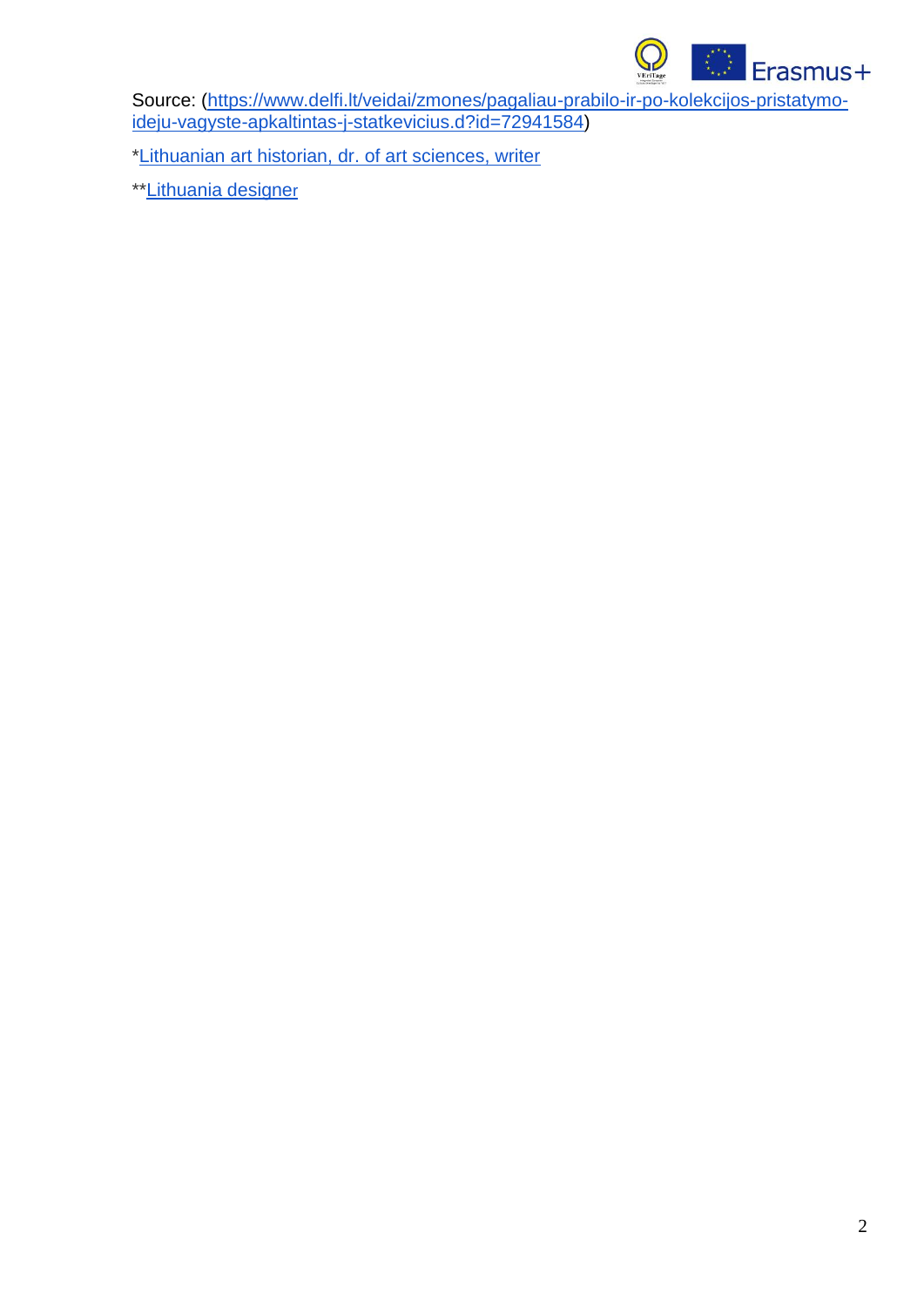

## **CONTENT**

| <b>General overview</b>                       | $\overline{A}$ |
|-----------------------------------------------|----------------|
| Become a fashion detective. Activity overview | 6              |
| 1st activity "National colors"                | 7              |
| 2nd activity "Find the bag"                   | 10             |
| Video links to explore the topic              |                |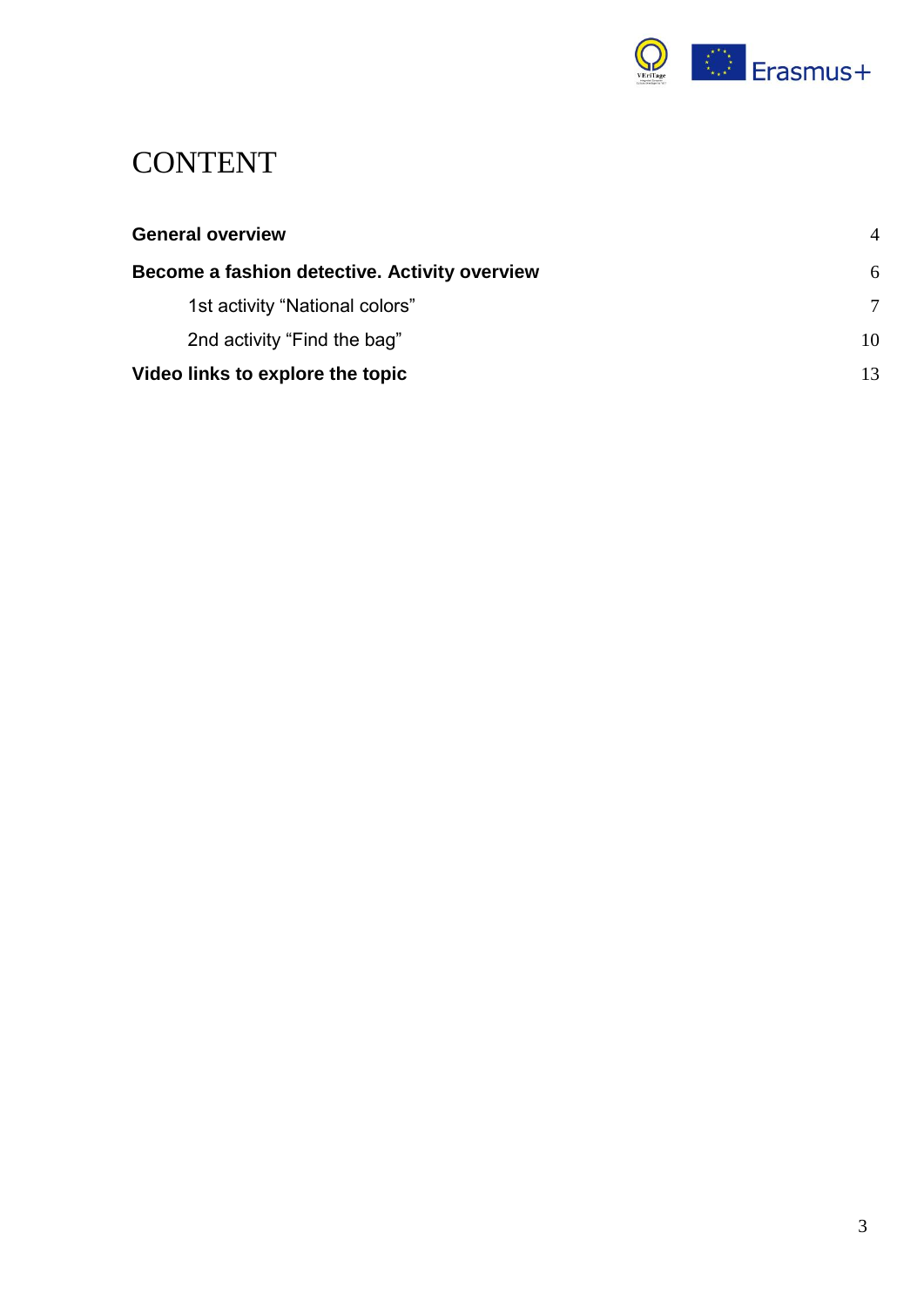

### <span id="page-3-0"></span>General overview

In ancient times, people clothed their bodies with tree bark, leaves, feathers, beast hides, tied it with strands of dried beasts or plants. Development of the human intelligence also influenced the choice of the clothes - clothing made of linen, cotton, hemp, woolen appeared. Women's, men's, and children's clothing has become distinct. A particular type of clothing that formed in the course of the history of each country or region was a national folk costume. Influenced by historical, economic, social, and natural conditions, they convey to us knowledge of the traditions, customs, and ways of life of each nation. Folk costume, worn by a concrete person, also could indicate his social, marital or religious status.

How do we define the folk costume nowadays? A folk costume - the set of [clothes typical](https://dictionary.cambridge.org/dictionary/english/clothes) for a [particular](https://dictionary.cambridge.org/dictionary/english/particular) [country](https://dictionary.cambridge.org/dictionary/english/country) or [period](https://dictionary.cambridge.org/dictionary/english/period) of [history,](https://dictionary.cambridge.org/dictionary/english/history) or [suitable](https://dictionary.cambridge.org/dictionary/english/suitable) for a [particular](https://dictionary.cambridge.org/dictionary/english/particular) [activity](https://dictionary.cambridge.org/dictionary/english/activity) (also called regional costume, national costume, or traditional garment). (Source: Cambridge dictionary). Folk costumes (also regional costume, national costume, or traditional garment) also can be defined as the ensemble of garments, jewelry, and accessories rooted in the past that is worn by an identifiable group of people. National costumes generally preserve traditional arts and crafts that are an important part of a country, region, or culture's heritage. This makes them a great way to learn about history. National dress can also display, either overtly or subtly, the colonial history of countries around the world. For example, the Lithuanian folk costume, created at the turn of the 19th and 20th centuries, when ideas of national rebirth in the country were evoking, was important part of national identity beside own language or customs, distinguished by clothing, fabric patterns and color combinations as at that time, the peasants still retained the centuriesold traditional garments with their characteristic materials, colors, embroidery, decorations, and idiosyncrasies. During the reign of Lithuania under the Russian tsarist government and the national revivalists, in order to strengthen the country's national identity, peasant clothing began to be appreciated and presented as a nation's value, photographs of people wearing were published in various publications.

Different examples of making a folk costume as an important part of the national history comes from Sweden where, according to some sources, the Swedish nationella dräkten was designed to deter Swedes from emulating the extravagant eighteenth-century European fashions.

Despite that folk costumes nowadays are worn during the national holidays or representing the country abroad during cultural heritage events mostly, the importance and impress of it undoubtedly can be recognized in the costumes and accessories we wear today.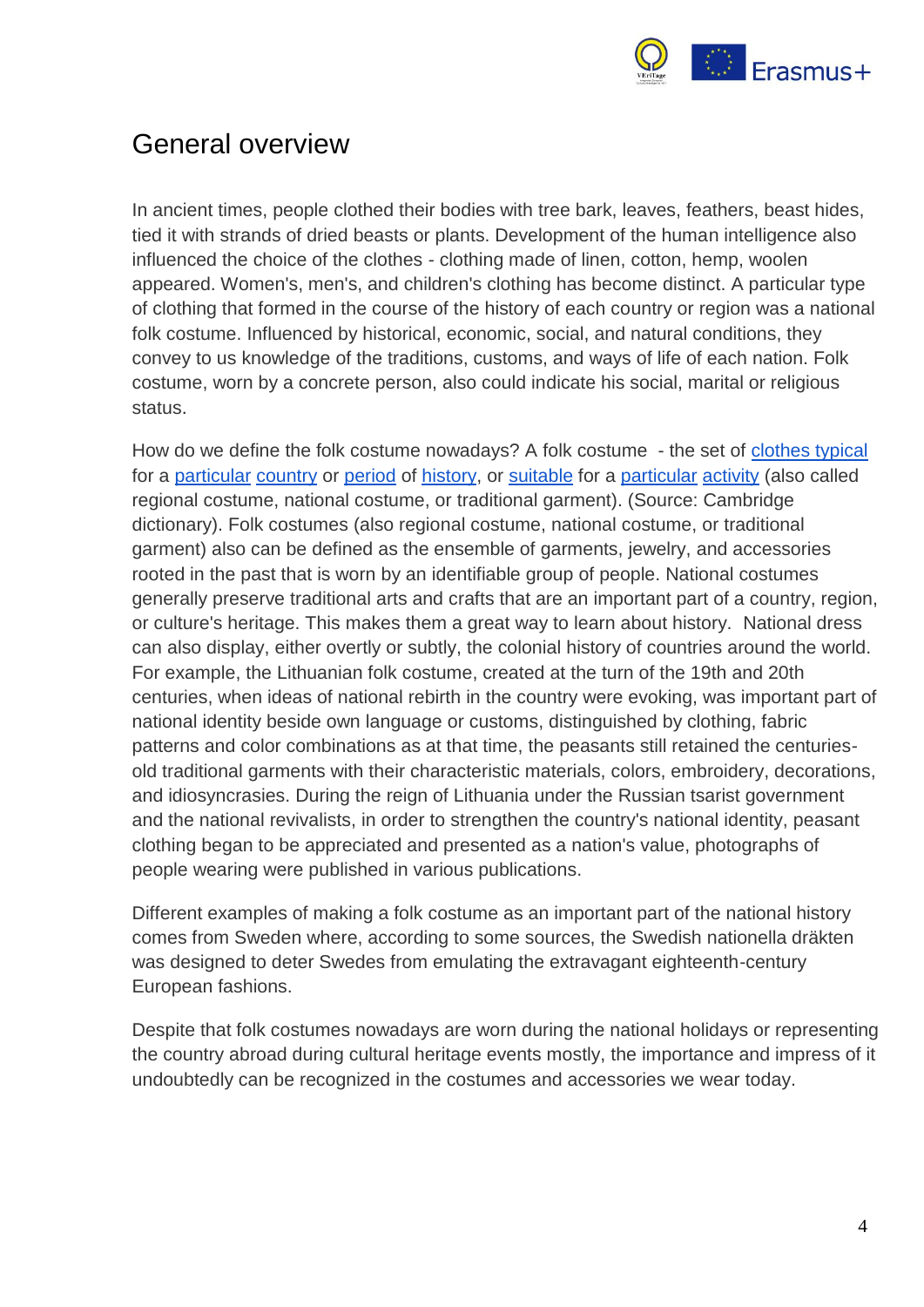

"There are hidden codes or nonverbal communication in these costumes. If you study the colors, the position of the scarves, the tilt of the hats, you can find out whether someone has reached marrying age, whether they're grieving over a deceased loved one, and so forth. The costumes can tell us a lot. They were sort of like the Instagram and Facebook of their time", says Gregor Hohenberg, photographer (source:

[http://nationalclothing.org/europe/320-variety-of-european-folk-costumes-over-250](http://nationalclothing.org/europe/320-variety-of-european-folk-costumes-over-250-european-regions-on-one-folk-festival.html) [european-regions-on-one-folk-festival.html\)](http://nationalclothing.org/europe/320-variety-of-european-folk-costumes-over-250-european-regions-on-one-folk-festival.html).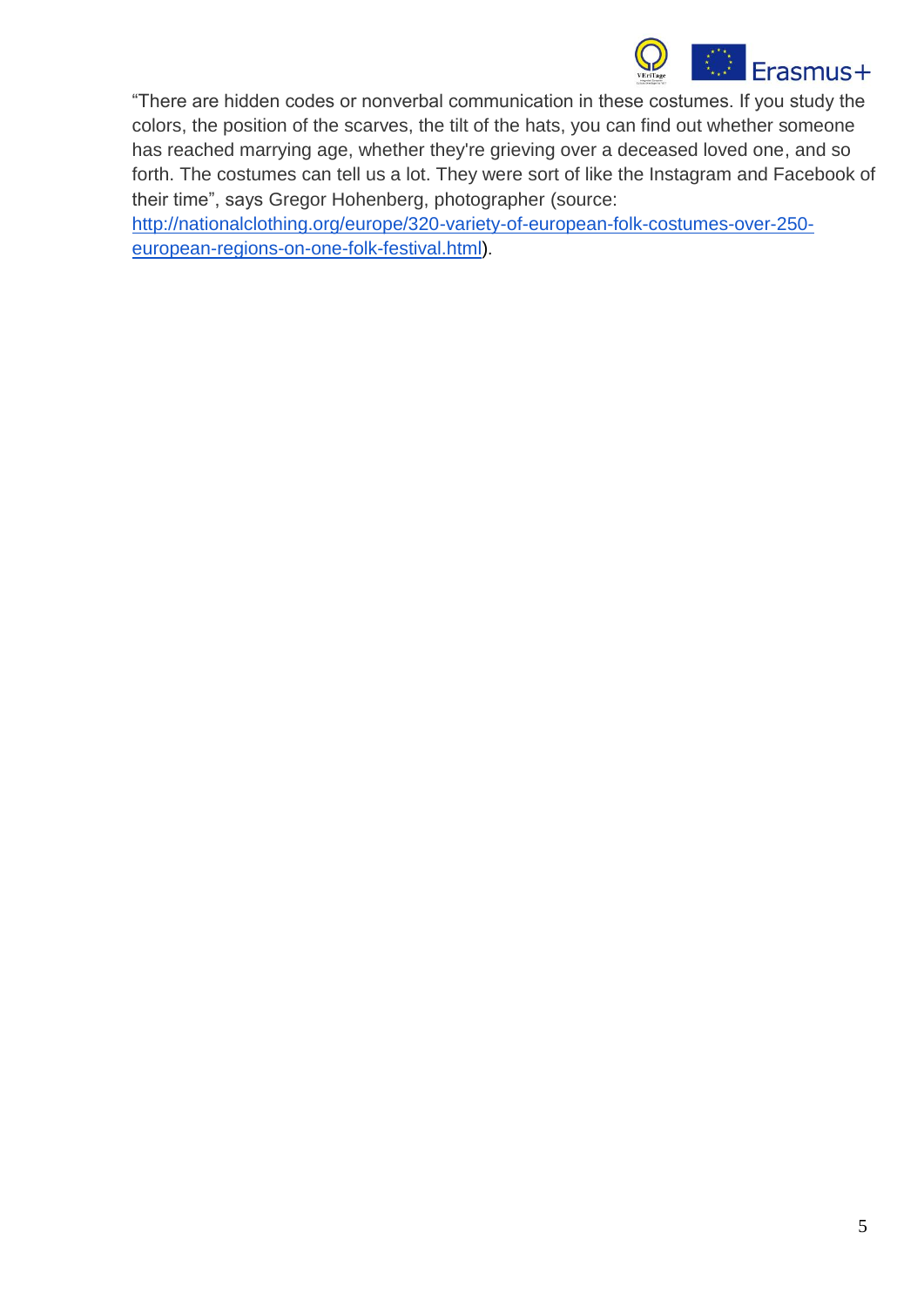

# <span id="page-5-0"></span>Become a fashion detective. Activity overview

This exercise aims to foster students to look deeper into the symbolic of the materials, colors and patterns of the folk costume, discover communion with the other European countries and reveal its influence to it as well as to try to find its reflections in the modern clothing.

By studying the national costumes of their country, neighboring countries and other European countries, students will have a possibility to access their similarities and differences, historical circumstances that may have influenced their transformation, symbolism of materials, colors and patterns and their reflections in contemporary fashion. Students will be able to answer the questions during the proposed activity, also deepen their knowledge of national costume as a cultural heritage item and develop some entrepreneurial ideas.

#### **General objectives:**

- To promote the awareness of the national costume
- To foster get to know national costumes of European countries
- To find the historical connections between different countries

The activity can be applied for the VET students of various programmes during the subject related to #(inter)national traditions,#foreign languages, #textile, #ICT, #fashion, #art, #ethics.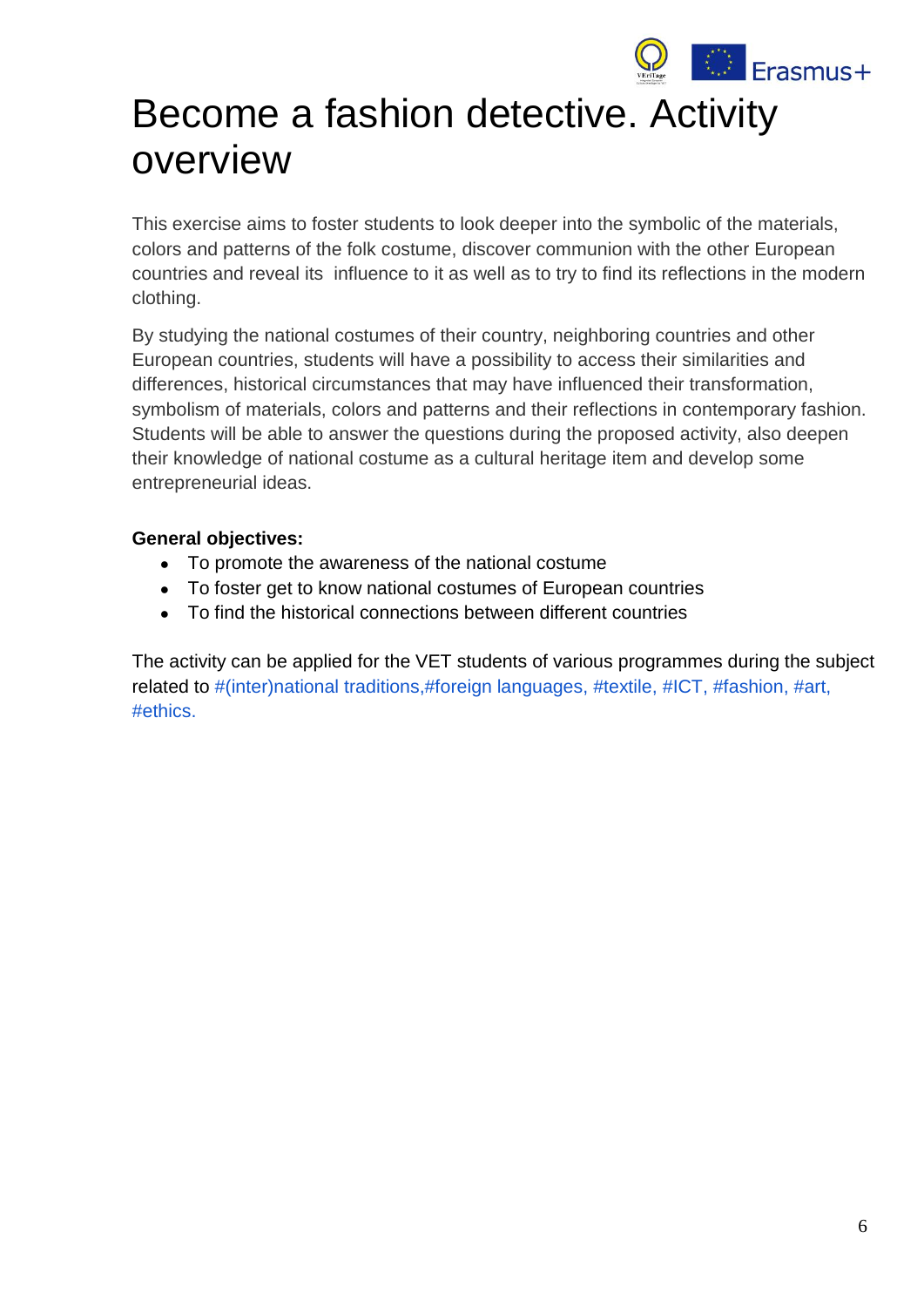

### **Descriptive activity sheet**

### <span id="page-6-0"></span>**1st activity "National colors"**

**Resources:** Network, computer, notebook

Invite students to study the national costume (colors, material, patterns) of the country, also neighbouring countries (use the sources provided in the resource section). Task can be implemented in a group work or could be appointed individually. During the activity students should try to :

- find the similarities/differences between the countries,
- reflect on possible historical facts which may have influence on that.

#### **Result of the activity.**

Presentation of the findings in the commonly agreed form.

#### **Recommendations for the teacher:**

- The learners, working in the group, have to find required info, check the reliability of the digital source (for example, visit a few similar sources), summarize it and present to classmates. In order to verify the reliability of the information presented, students may be given an additional task of providing information about the sources used in the search.
- Teachers should define the length appointed for the information search according to the students pre-entry level.
- The class also should decide on the language of the presentation in line with the learning subject and lesson goals defined. Students may use sources in national, also English or other available foreign languages.
- According to the available time it is also reasonable to decide how the students will illustrate their findings - oral speech, written essay, illustrated by pictures, presentation (Power Point, Prezi, Canva or similar programme).
- Lead the group work to involve it all neighbouring countries and ensure that the students will share different available information during the presentation stage.

After the group (individual) presentation, we recommend to organize class discussion on the following questions:

- What are the most popular colours of the national costumes of the European countries?
- Do they reflect the same symbolism?
- What are the most popular patterns of the national costumes of the European countries?
- Do they reflect the same symbolism?
- What may influence that?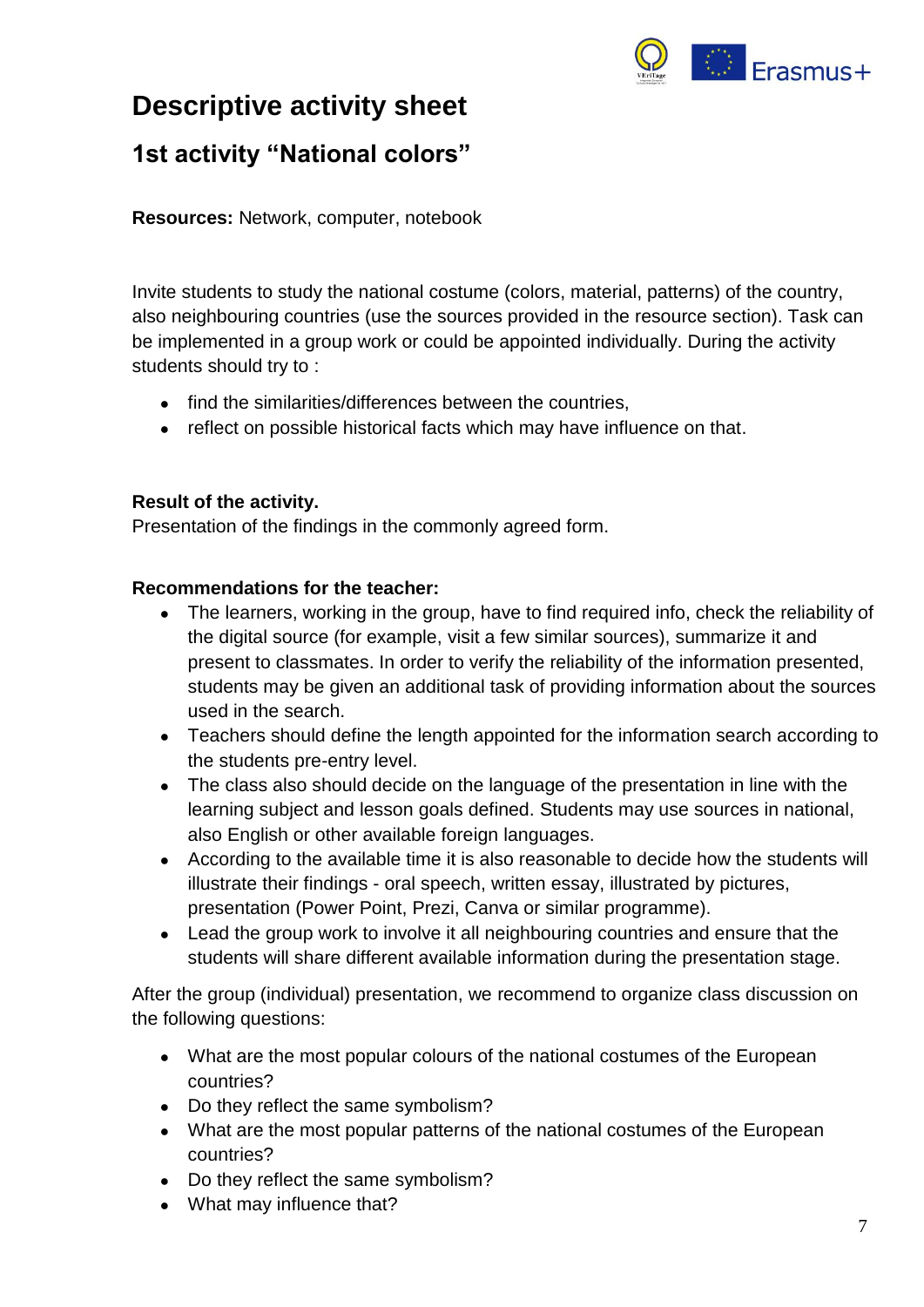

- What are the differences/similarities of the countries while maintaining the tradition of the national costume wearing?
- What historical facts may influence that?

This activity should help students to broaden their knowledge about national costumes of European countries, promote the awareness of the national costume, help to find the connections between different countries and identify historical transformation of the different national costumes also develop these [key competences:](https://eur-lex.europa.eu/legal-content/EN/TXT/?uri=uriserv:OJ.C_.2018.189.01.0001.01.ENG)

#### **Literacy competence/ Multilingual competence, by developing their skills:**

- to distinguish and use different types of sources, to search for, collect and process information;
- to identify, understand, interpret facts and opinions in written and oral form;
- to use visual and digital materials across disciplines and contexts, in a national and foreign language, by integrating a historical dimension and existing intercultural competences;
- to formulate and express findings and arguments in a convincing way appropriate to the context.

#### **Digital competence, by developing their skills:**

- to take a critical approach to the validity, reliability and impact of information and data made available by digital means;
- to use digital technologies to support them towards goals set;
- to use digital technologies to support personal, social or commercial goals.

#### **Citizenship competence by developing their skills:**

- to reflect critically on the main developments in national, European and world history;
- to apply knowledge of European integration as well as diversity and cultural identities in Europe and the world;
- to understand of the multi-cultural and socioeconomic dimensions of European societies;
- to apply knowledge of basic concepts and phenomena relating to individuals, groups, work organisations, society, economy and culture.

#### **The evaluation of the activities of this stage:**

Based on the tasks of this activity, we suggest a number of assessment criteria that may be applicable during this stage.

1. Assessment in relation to the requirements of the particular subject (Foreign languages: understanding of written text in foreign language, ability to present information in English. Decor: ability to recognize different national clothes and / or patterns).

2. This stage of task also could be assessed focusing on: students involvement in the activity, understanding of the task and engagement to it, applying knowledges and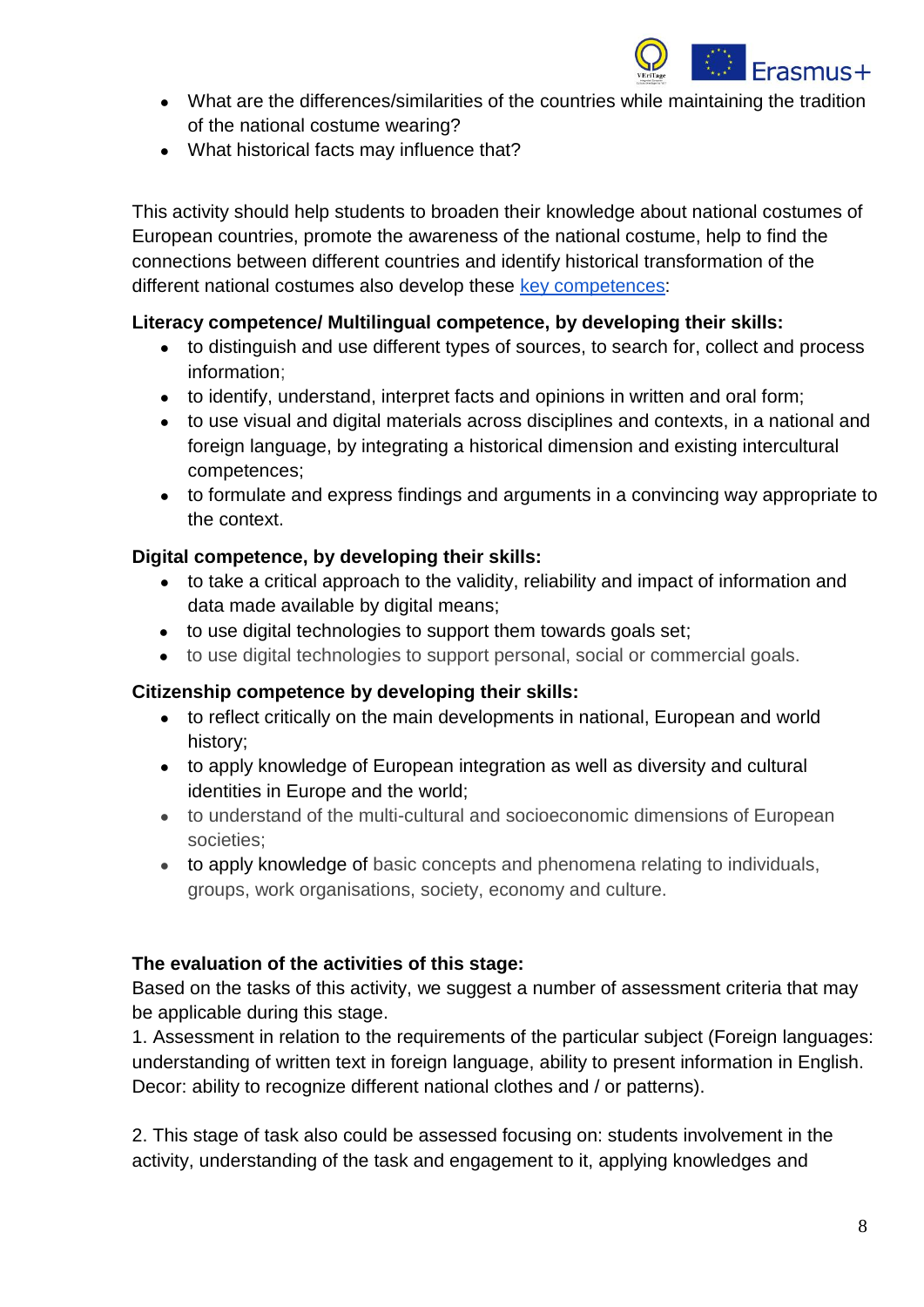

provision of motivated presentation of their findings. The main criteria of such group (individual) work task evaluation should be presented to the class:

- scope of the research;
- identification of required info/ particularity of it;
- clear structure of the presented findings;
- ability to work in group (individually), agree, organize and present the group (individual) work findings;
- creativity in the presentation of findings;
- ability to express the opinion, knowledge and perceptions in a respective way.

3. Use / refinement of skills attributed to specific key competences areas during this exercise also ability to apply the pre- and gained knowledge of different subjects:

#### **Recommended evaluation of the skills related to the literacy/multilingual competence competence:**

- multiple sources have been used, they have been mapped out and used to formulate conclusions;
- facts and opinions of different authors were used in drawing conclusions;
- knowledge of history and culture to find information and draw conclusions was applied;
- the information found and summarized is presented in a reasoned and representative way.

#### **Recommended evaluation of the skills related to the digital competence**

- digital sources to find necessary information accordingly task was used in a proper way;
- a range of contemporary digital methods to prepare the required result was used;
- the information sources were evaluated with the critical approach.

#### **Recommended evaluation of the skills related to the citizenship competence**

- the knowledge about development of the national costume in the context of the national, European and world history was demonstrated;
- knowledge of European integration as well as diversity and cultural identities, conveyed in a different national costumes was demonstrated;
- knowledge of the multi-cultural and socioeconomic dimensions of European societies was applied;
- basic concepts and phenomena relating to individuals, groups, nations and culture was reflected.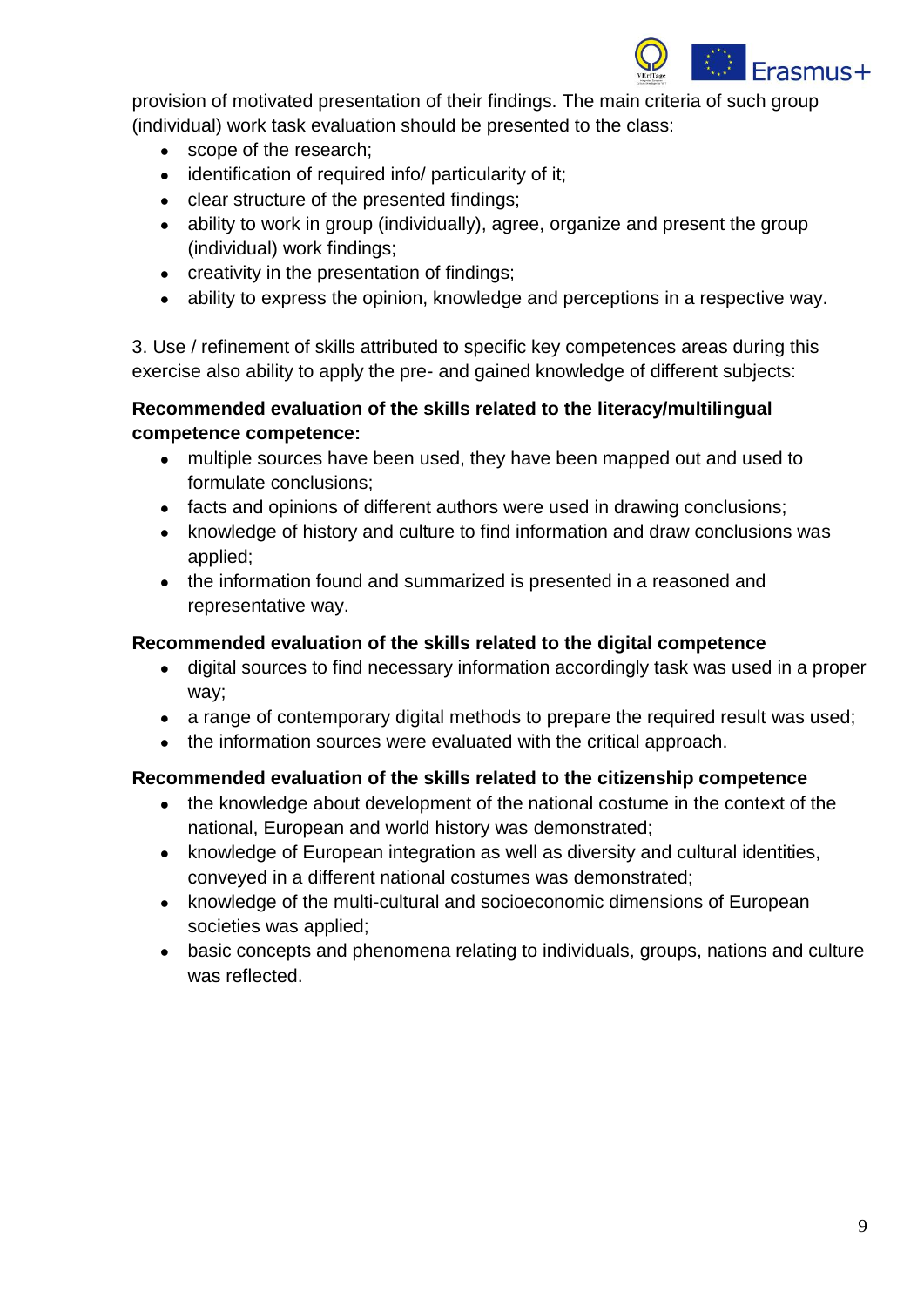

### <span id="page-9-0"></span>**2nd activity "Find the bag"**

#### **Resources:** Network, computer, notebook

Invite the class, divided in heterogeneous groups (or tasks can be implemented individually) to surf the global marketplace [www.etsy.com](http://www.etsy.com/) and find bags, which reflects the details of the national costume (identifying the motives of the particular country/region). Groups have to compare at least 5 of them and fill the table provided below.

Each group of the students (individuals) have to discuss, agree and present the findings identifying the motives of national costumes in the modern handbags. We recommend the students to provide a few photo examples of the national costumes and the details from their present handbags. Try to calculate the prime cost of one of the presented items.

| Item<br>(picture) | Price   Material | Similarity to the national<br>costume (country), photo | Details (patterns/<br>material/colors, other) |
|-------------------|------------------|--------------------------------------------------------|-----------------------------------------------|
|                   |                  |                                                        |                                               |
|                   |                  |                                                        |                                               |
|                   |                  |                                                        |                                               |
|                   |                  |                                                        |                                               |
|                   |                  |                                                        |                                               |

#### **Result of the activity.**

The table filled in the correct way.

This activity should help students to broaden their knowledge about peculiarities of the traditional patterns of different European countries, expose students to the opportunity to apply this knowledge for entrepreneurial goals, also develop these [key competences:](https://eur-lex.europa.eu/legal-content/EN/TXT/?uri=uriserv:OJ.C_.2018.189.01.0001.01.ENG)

#### **Literacy competence by developing their skills:**

- to distinguish and use different types of sources, to search for, collect and process information;
- to formulate and express one's oral and written arguments in a convincing way.

#### **Multilingual competence competence by developing their skills:**

- to navigate in global marketplace with the help of the written English instructions;
- oral presentation of findings (if agreed in English).

#### **Digital competence by developing their skills:**

- to use and filter digital content;
- to create a digital content.

#### **Personal, social and learning to learn competence by developing their skills:**

• to identify the goals/ outcomes of the task and purposeful work towards it;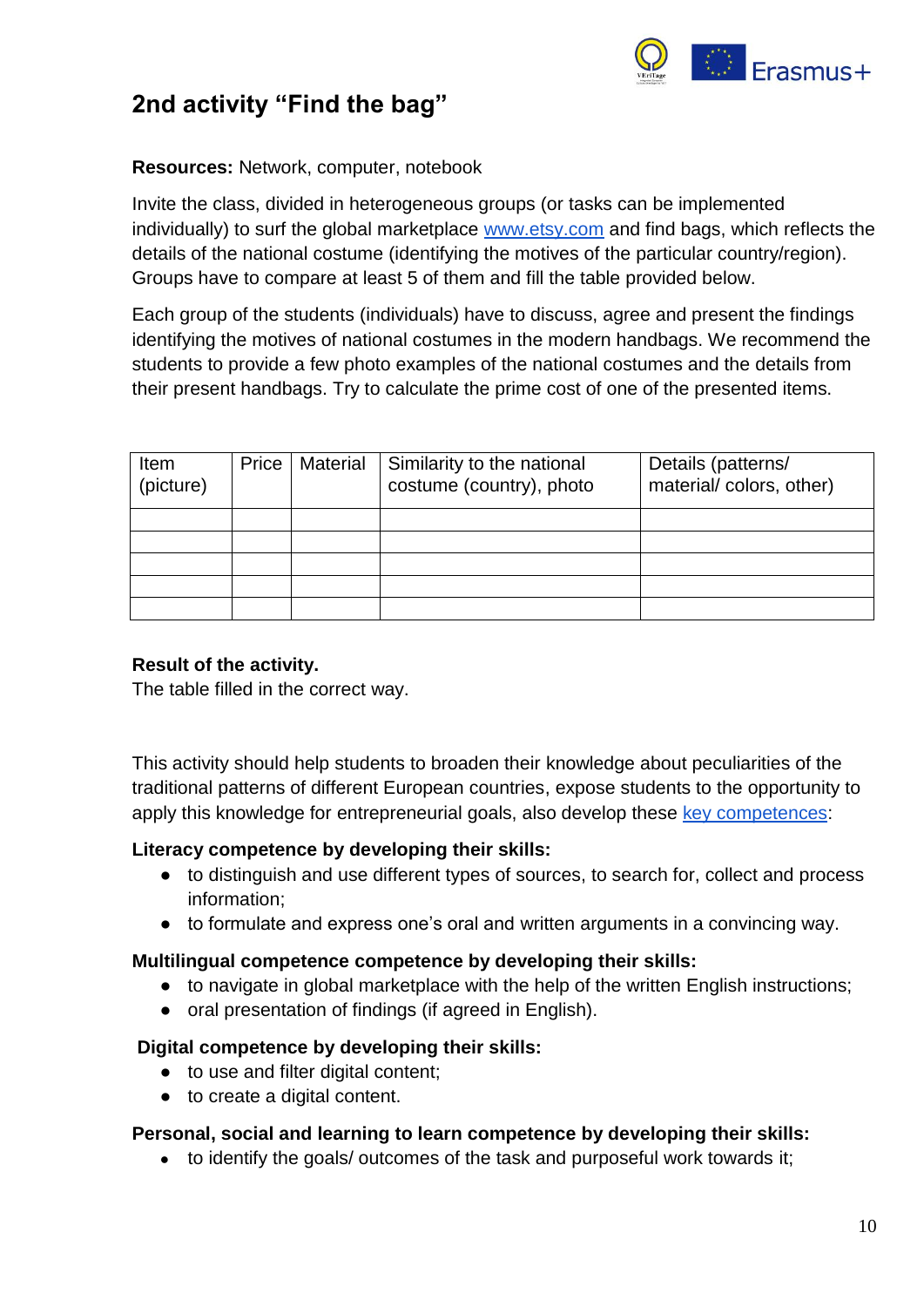

- to focus, deal with complexity in order to reach agreed the results in the agreed time framework;
- to select and use appropriate tools for particular problematic situations.

#### **Entrepreneurship competence competence by developing their skills:**

- to work both as an individual and collaboratively in team, to mobilize available resources;
- to define of the criteria necessary for decision making at individual and (or) group level;
- to work creatively towards the required result.

### **Cultural awareness and expression competence by developing their skills:**

- to understand how cultural meanings are creatively expressed and communicated in different arts;
- to apply knowledge of European cultures, history and national costume.

#### **The evaluation of this stage:**

Based on the tasks of this activity, we suggest a number of assessment criteria that may be applicable during this stage.

1. Assessment in relation to the requirements of the particular subject (Economic: ability to calculate the prime cost of one of the items, Decor: ability to recognize ornaments specific to different EU/ world countries)

2. Assessment according to interdisciplinary approach :

- application of the knowledge gained during the survey of the national costumes (stage 1);
- application of prie-gained interdisciplinary knowledge.

### **Recommended evaluation of the skills related to the literacy competence/ multilingual competence:**

- the information provided in the global marketplace [www.etsy.com](http://www.etsy.com/) was found and perceived in a proper way;
- multiple sources have been used, they have been mapped out and used to formulate conclusions;
- the information found and summarized is presented in a reasoned and representative way.

#### **Recommended evaluation of the skills related to the digital competence:**

- proper resources, including reliability, used to fill the table;
- the table is correctly completed.

**Recommended evaluation of the skills related to the personal, social and learning to learn competence:**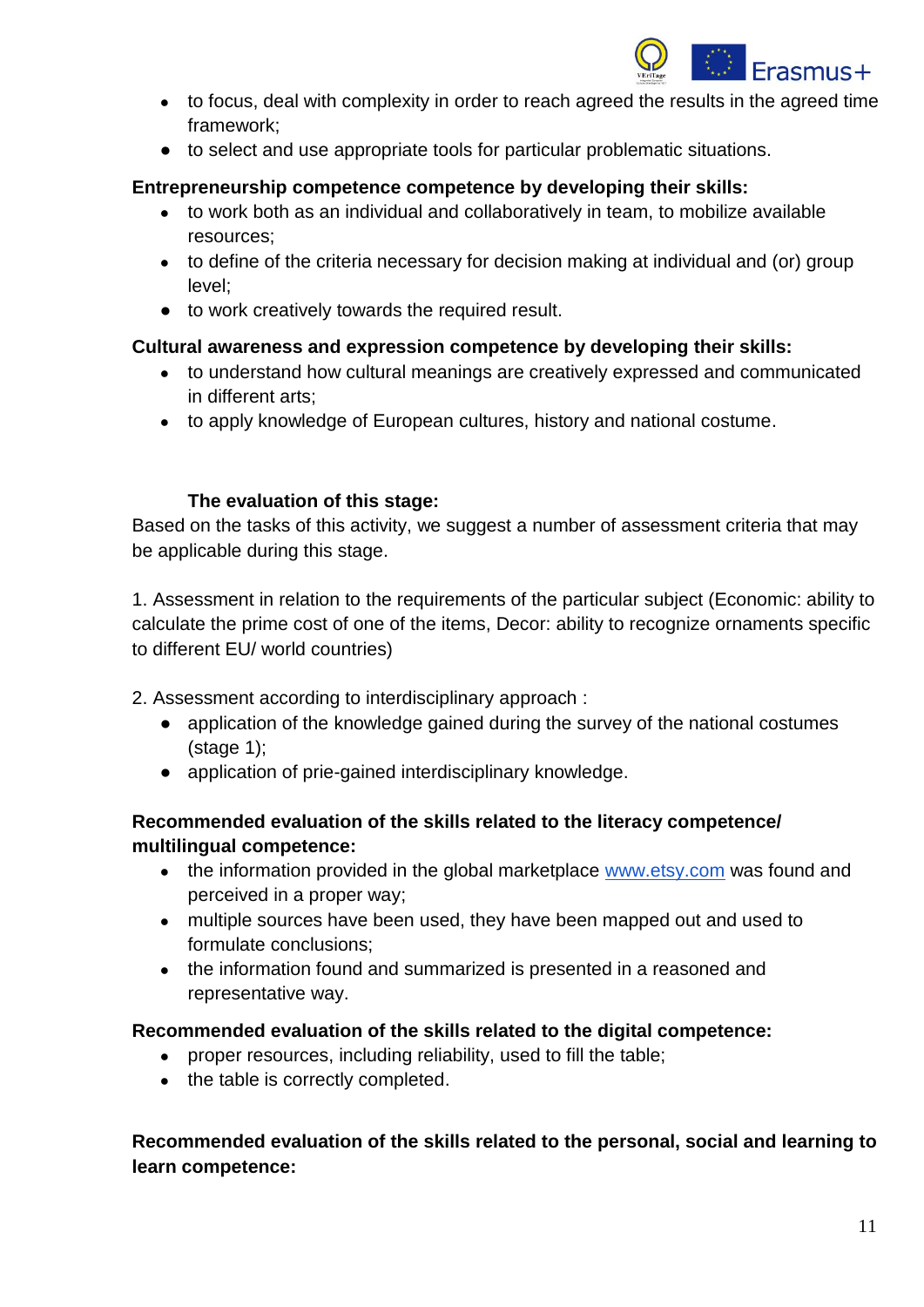

- purposeful work towards the goals of the task/ completeness of the result was demonstrated;
- the results prepared in the agreed time framework;
- appropriate tools were selected to implement the task.

#### **Recommended evaluation of the skills related to the entrepreneurship competence:**

- the potential resources available within the group were exploited properly;
- students were able to identify necessary resources to produce the handbag.

#### **Recommended evaluation of the skills related to the cultural awareness and expression competence:**

- details of different Europe national costumes were identified;
- proper application of knowledge of European cultures, history and national costume was express during the task.